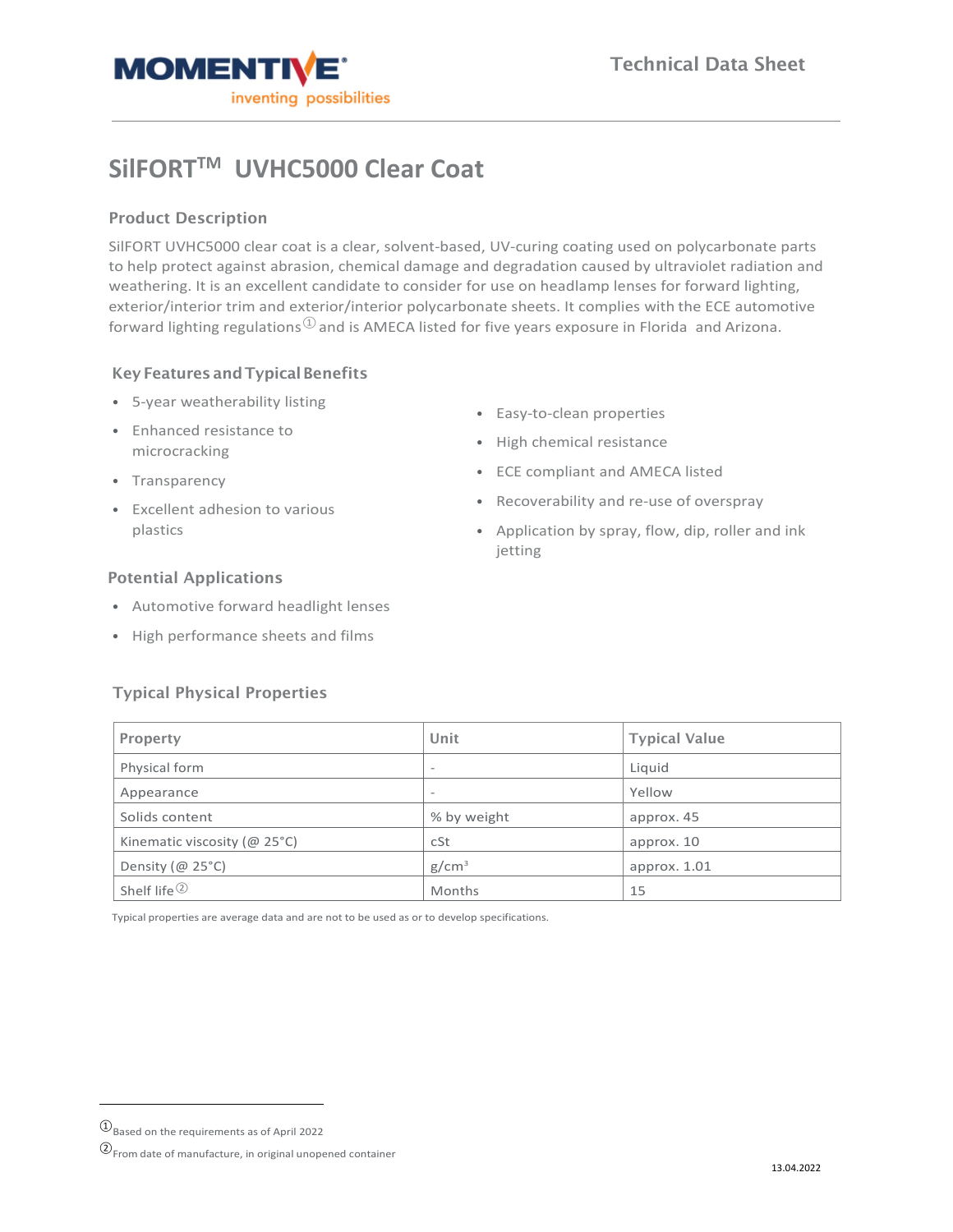## General Considerations for Use

| Application method                                    | Spray, flow, dip, roller coating & ink jetting                                                               |  |  |
|-------------------------------------------------------|--------------------------------------------------------------------------------------------------------------|--|--|
| Reducing solvents                                     | 1-Methoxy-2-propanol (CAS#107-98-2)<br>2-Butanol (CAS#78-92-2)<br>2- Propanol (CAS#67-63-0) 3                |  |  |
| Relative humidity (application and ambient flash off) | Max. 65%                                                                                                     |  |  |
| Room temperature flash off                            | $20 - 30^{\circ}$ C for $1 - 3$ minutes                                                                      |  |  |
| Pre-heating                                           | 1.5 to 6 minutes to reach $65 - 95^{\circ}$ C part surface<br>Temperature $\textcircled{1}\,\textcircled{5}$ |  |  |
| Intermediate cool down                                | Optional                                                                                                     |  |  |
| <b>Typical UV-cure</b>                                | $3 - 12$ J/cm <sup>2</sup> UV-A (EIT Inc. Power Puck II Device) $\circledcirc$                               |  |  |
| Recommended hardcoat thickness 8                      | $8 - 16 \mu m^{(9)}$                                                                                         |  |  |
| Recommended thickness of interpenetrating layer       | $>1 \mu m^{(0)}$                                                                                             |  |  |

For best results in applying clear coat, filter the coating solution by combining a 5  $\mu$ m pre-filter, followed by a  $1 \mu m$  absolute gel-filter.

To help ensure adequate UV-cure, work with the UV-lamp supplier to select UV-reflectors that are appropriate for the parts to be treated. Do not expose product to any source of visible white light prior to UV-cure. To avoid exposure when white light is present, do not use semi-transparent pipework.

#### Packaging

Currently available in: 25 kg pail 180 kg drum 5G-pail (18.16 kg) 55G-drum (181.6 kg)

<span id="page-1-0"></span><sup>③</sup>Other compatible solvents may be considered

<span id="page-1-1"></span> $\circledA$  Longer pre-heating times may be required when using convection heating instead of IR-heating

<span id="page-1-2"></span><sup>⑤</sup>Modified, high heat resistant PC grades may require higher pre-heat temperatures

<span id="page-1-3"></span><sup>⑥</sup>For applications that mainly require chemical resistance against solvents such as ketones, the product may be cured at a lower UV-dosage (1.5  $J/cm<sup>2</sup>$ 

<span id="page-1-4"></span> $\oslash$ Use of un-doped, medium pressure mercury arc lamps or microwave powered Hg lamps with > 80 W/cm power is recommended. Typical UVirradiance is 0.2 to 0.6 W/cm2

<span id="page-1-5"></span><sup>⑧</sup>Refractive Index n = 1.5

<span id="page-1-6"></span><sup>⑨</sup> In areas protected from sunlight, layers of > 3 µm may achieve required abrasion & chemical resistance, as well as basic weathering protection. In cases, higher film thickness (up to 20 µm) was applied, typically no detrimental effects on coating performance of headlamp lenses were reported

<span id="page-1-7"></span> $<sup>®</sup>$ Higher thickness of 2 μm up to 6 μm may further improve adhesion after harsh humidity cycles</sup>